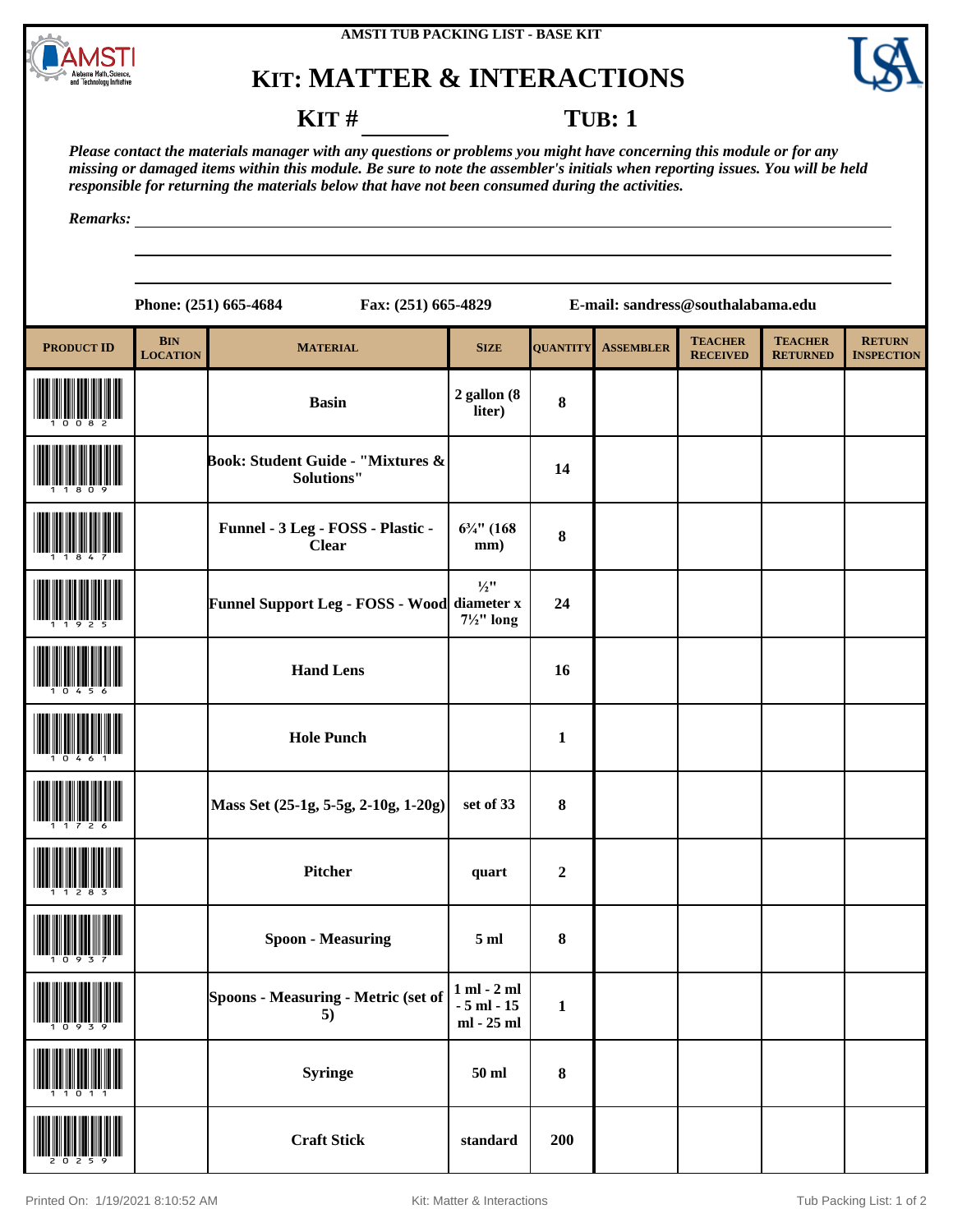| 2 1 1 9 5 | <b>Filter - Coffee</b>    | $ 8 - 12$ cups $ $<br>(basket) | 200 |  |  |
|-----------|---------------------------|--------------------------------|-----|--|--|
| 2 1 5 1 7 | <b>Petri Dish</b>         | $100 \times 15$<br>mm          | 20  |  |  |
| 2 1 1 9 8 | Tape - Electrical - Black | roll                           | 1   |  |  |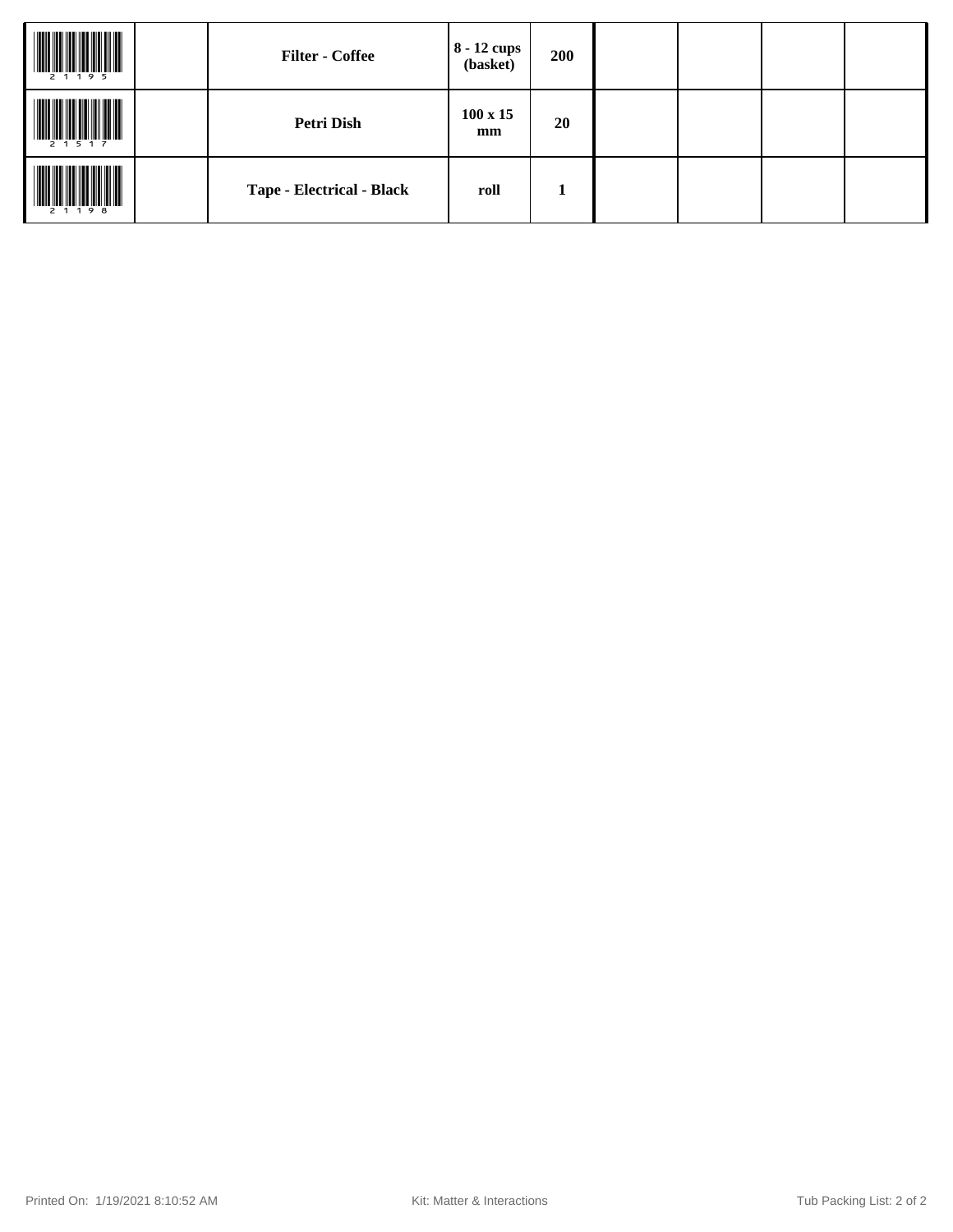



#### **KIT** # **TUB: 2**

*Please contact the materials manager with any questions or problems you might have concerning this module or for any missing or damaged items within this module. Be sure to note the assembler's initials when reporting issues. You will be held responsible for returning the materials below that have not been consumed during the activities.*

*Remarks:*

|                   |                               | Phone: (251) 665-4684<br>Fax: (251) 665-4829           |                    | E-mail: sandress@southalabama.edu |                  |                                   |                                   |                                    |  |
|-------------------|-------------------------------|--------------------------------------------------------|--------------------|-----------------------------------|------------------|-----------------------------------|-----------------------------------|------------------------------------|--|
| <b>PRODUCT ID</b> | <b>BIN</b><br><b>LOCATION</b> | <b>MATERIAL</b>                                        | <b>SIZE</b>        | <b>QUANTITY</b>                   | <b>ASSEMBLER</b> | <b>TEACHER</b><br><b>RECEIVED</b> | <b>TEACHER</b><br><b>RETURNED</b> | <b>RETURN</b><br><b>INSPECTION</b> |  |
|                   |                               | <b>Balance - Plastic (rocker scale)</b>                |                    | 8                                 |                  |                                   |                                   |                                    |  |
|                   |                               | <b>Beaker - Plastic</b>                                | $1000$ ml          | $\mathbf{1}$                      |                  |                                   |                                   |                                    |  |
|                   |                               | Book: Student Guide - "Mixtures &<br><b>Solutions"</b> |                    | 14                                |                  |                                   |                                   |                                    |  |
|                   |                               | <b>Cylinder - Graduated</b>                            | 50 ml              | 8                                 |                  |                                   |                                   |                                    |  |
|                   |                               | Vial - Plastic - Clear (with lid)                      | 12 dram            | 50                                |                  |                                   |                                   |                                    |  |
|                   |                               | <b>Bag - Plastic - Resealable</b>                      | quart (6" x<br>9") | 50                                |                  |                                   |                                   |                                    |  |
|                   |                               | <b>Candle - Tea</b>                                    |                    | $\boldsymbol{2}$                  |                  |                                   |                                   |                                    |  |
|                   |                               | <b>Container - Deli - Plastic</b>                      | 32 oz (liter)      | 8                                 |                  |                                   |                                   |                                    |  |
|                   |                               | Container - Deli - Plastic - Clear                     | 16 oz              | 25                                |                  |                                   |                                   |                                    |  |
|                   |                               | Cup - Souffle - Plastic                                | 9 oz (250)<br>ml)  | 75                                |                  |                                   |                                   |                                    |  |
|                   |                               | <b>Cup Lid - Souffle - Plastic</b>                     | 90z                | 10                                |                  |                                   |                                   |                                    |  |
|                   |                               |                                                        |                    |                                   |                  |                                   |                                   |                                    |  |

(20321) **Dot - Adhesive - Blue ¾" <sup>40</sup>**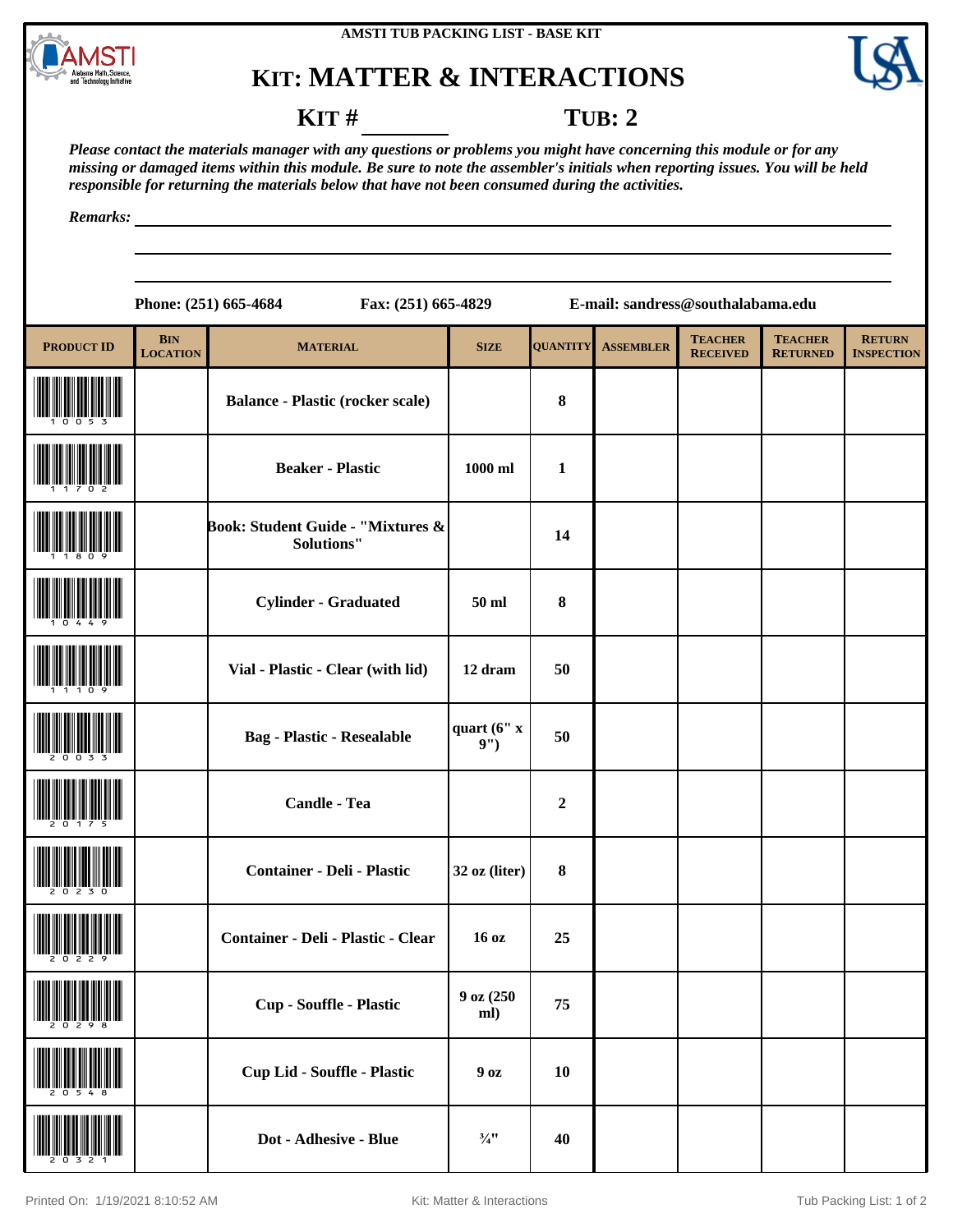| 20412     | <b>Food Coloring - Liquid - Multicolor</b> | set of 4<br>colors    | Т  |  |  |
|-----------|--------------------------------------------|-----------------------|----|--|--|
| 20668     | <b>Note Pad - Adhesive</b>                 | $1\frac{1}{2}$ " x 2" | 5  |  |  |
|           | Pipette - Thin - Plastic (beral-type)      |                       | 50 |  |  |
| 2 1 0 6 2 | <b>Toothpicks - Flat</b>                   | pack of 750           | 1  |  |  |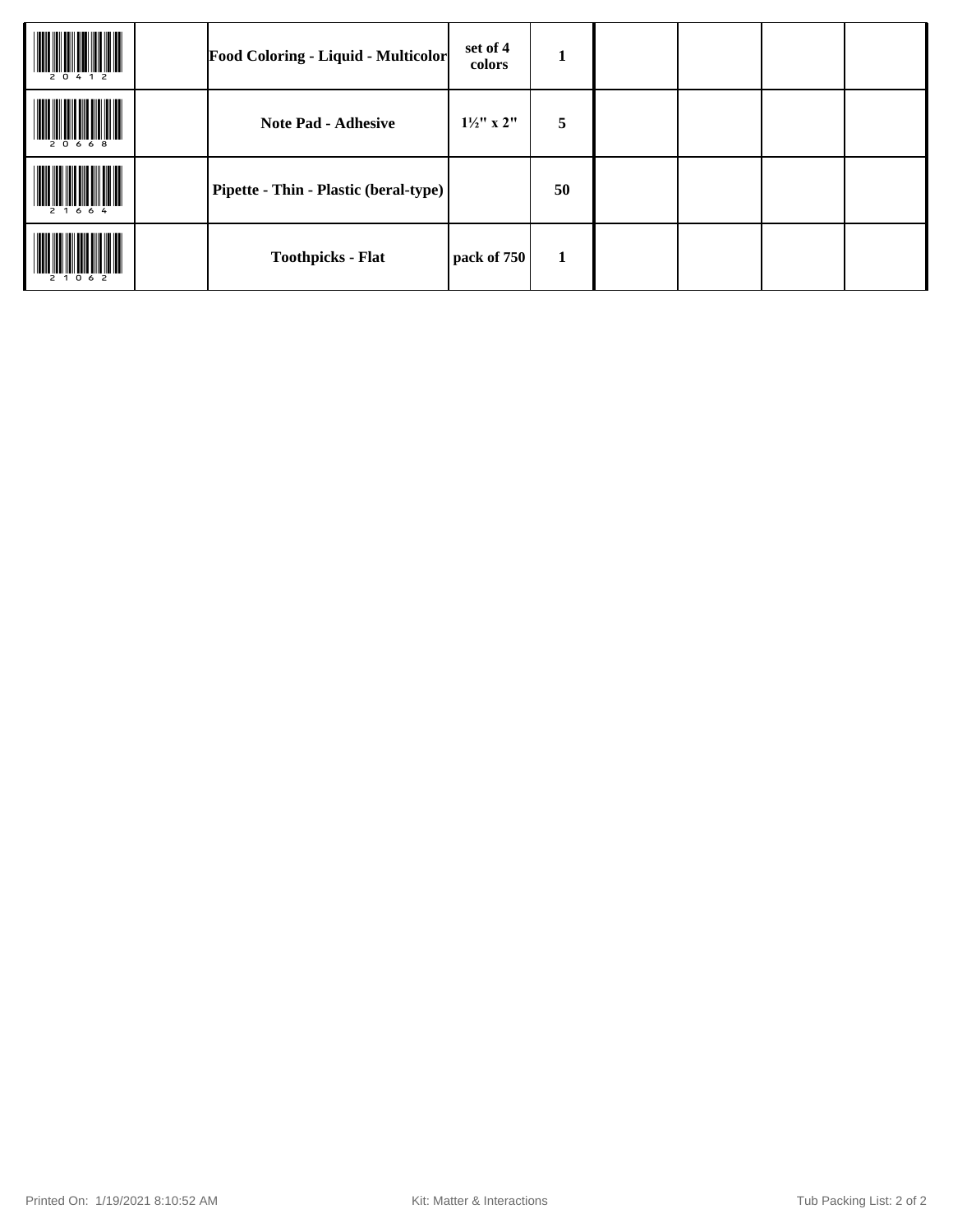



#### **KIT** # **TUB: 3**

*Please contact the materials manager with any questions or problems you might have concerning this module or for any missing or damaged items within this module. Be sure to note the assembler's initials when reporting issues. You will be held responsible for returning the materials below that have not been consumed during the activities.*

*Remarks:*

|                   |                               | Fax: (251) 665-4829<br>Phone: (251) 665-4684     |                                            |                  | E-mail: sandress@southalabama.edu |                                   |                                   |                                    |
|-------------------|-------------------------------|--------------------------------------------------|--------------------------------------------|------------------|-----------------------------------|-----------------------------------|-----------------------------------|------------------------------------|
| <b>PRODUCT ID</b> | <b>BIN</b><br><b>LOCATION</b> | <b>MATERIAL</b>                                  | <b>SIZE</b>                                | <b>QUANTITY</b>  | <b>ASSEMBLER</b>                  | <b>TEACHER</b><br><b>RECEIVED</b> | <b>TEACHER</b><br><b>RETURNED</b> | <b>RETURN</b><br><b>INSPECTION</b> |
|                   |                               | <b>Beaker (Specimen Cup)</b>                     | $100$ ml                                   | $\mathbf{1}$     |                                   |                                   |                                   |                                    |
|                   |                               | <b>Container - Deli - Plastic (with hole)</b>    | 32 oz                                      | $\boldsymbol{2}$ |                                   |                                   |                                   |                                    |
|                   |                               | Funnel - Long Stem - Plastic - Clear             | $2\frac{3}{4}$ " (67<br>mm)                | $\boldsymbol{2}$ |                                   |                                   |                                   |                                    |
|                   |                               | <b>Tubing - Vinyl</b>                            | $\frac{1}{4}$ " x $\frac{3}{8}$ " x<br>12" | $\boldsymbol{2}$ |                                   |                                   |                                   |                                    |
|                   |                               | <b>Tubing - Vinyl</b>                            | $\frac{1}{4}$ " x $\frac{3}{8}$ " x<br>6"  | $\boldsymbol{2}$ |                                   |                                   |                                   |                                    |
|                   |                               | <b>Baking Soda (container with screw</b><br>lid) | 1 lb (450 g)                               | $\boldsymbol{2}$ |                                   |                                   |                                   |                                    |
|                   |                               | <b>Chemical: Calcium Carbonate</b>               | 150 <sub>g</sub>                           | $\mathbf{1}$     |                                   |                                   |                                   |                                    |
|                   |                               | <b>Chemical: Calcium Chloride</b>                | 1.1 lb (480<br>g)                          | $\mathbf{1}$     |                                   |                                   |                                   |                                    |
|                   |                               | Citric Acid - Anhydrous - Granular               | 1.1 lb (480<br>g)                          | $\boldsymbol{2}$ |                                   |                                   |                                   |                                    |
|                   |                               | <b>Powder - Diatomaceous Earth</b>               | .35 lb (160<br>g)                          | $\boldsymbol{2}$ |                                   |                                   |                                   |                                    |
|                   |                               | Salt - Epsom                                     | 1.1 lb (500<br>g)                          | $\boldsymbol{2}$ |                                   |                                   |                                   |                                    |
|                   |                               | Salt - Kosher                                    | 3 <sub>lb</sub>                            | $\boldsymbol{2}$ |                                   |                                   |                                   |                                    |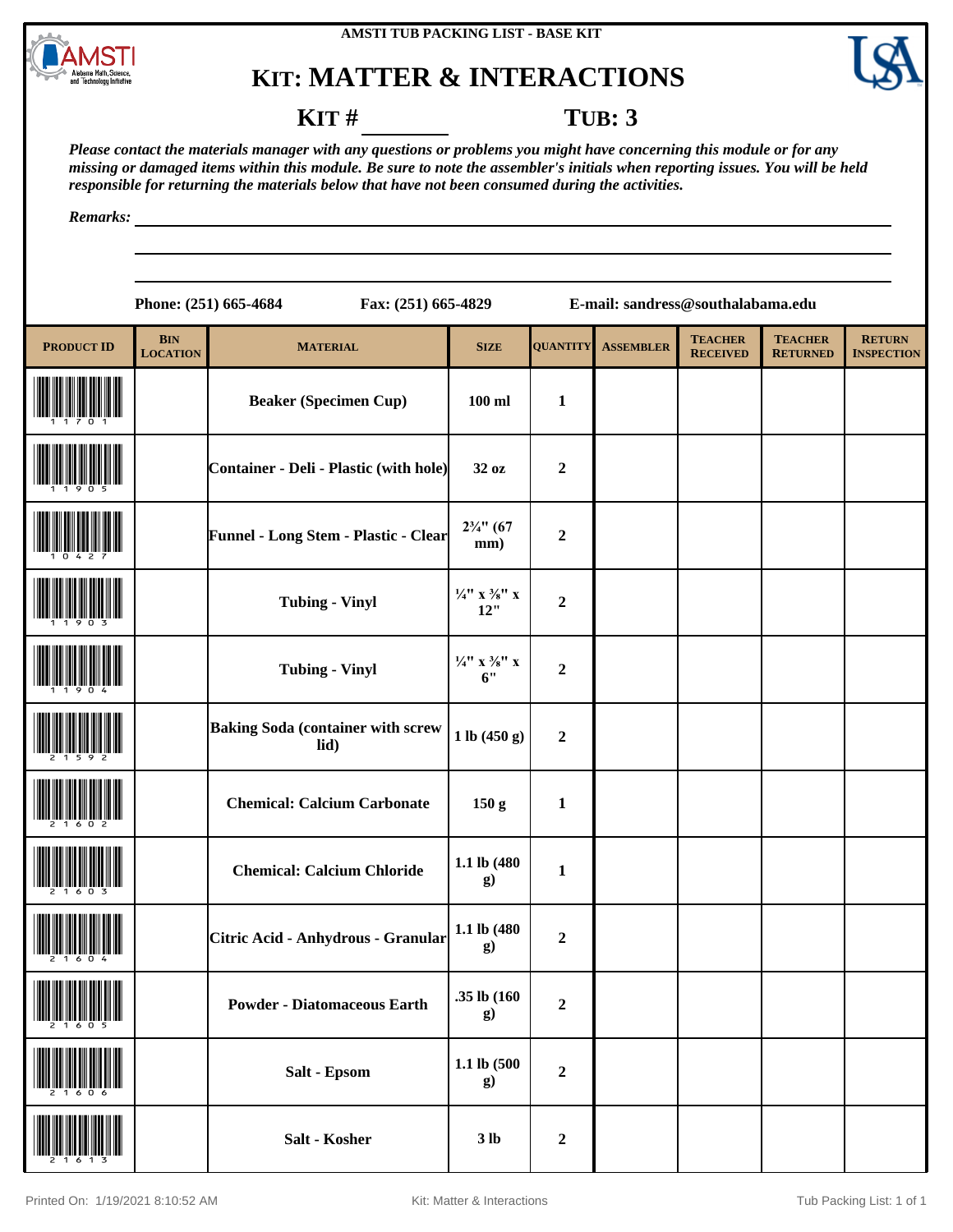



### **KIT** # **TUB: 4**

*Please contact the materials manager with any questions or problems you might have concerning this module or for any missing or damaged items within this module. Be sure to note the assembler's initials when reporting issues. You will be held responsible for returning the materials below that have not been consumed during the activities.*

*Remarks:*

**Phone: (251) 665-4684 Fax: (251) 665-4829 E-mail: sandress@southalabama.edu**

| <b>PRODUCT ID</b> | <b>BIN</b><br><b>LOCATION</b> | <b>MATERIAL</b>                        | <b>SIZE</b>                              | <b>QUANTITY</b>         | <b>ASSEMBLER</b> | <b>TEACHER</b><br><b>RECEIVED</b> | <b>TEACHER</b><br><b>RETURNED</b> | <b>RETURN</b><br><b>INSPECTION</b> |
|-------------------|-------------------------------|----------------------------------------|------------------------------------------|-------------------------|------------------|-----------------------------------|-----------------------------------|------------------------------------|
|                   |                               | <b>Bottle - Plastic (with cap)</b>     | 4 oz (120<br>ml)                         | 24                      |                  |                                   |                                   |                                    |
|                   |                               | <b>Box</b> - Black - Small             |                                          | 36                      |                  |                                   |                                   |                                    |
|                   |                               | <b>Hot Pot</b>                         | 32 oz                                    | $\mathbf{1}$            |                  |                                   |                                   |                                    |
|                   |                               | <b>Magnet - Ring</b>                   | $1\frac{1}{8}$ "                         | $\bf 8$                 |                  |                                   |                                   |                                    |
|                   |                               | <b>Marble</b>                          | $\frac{3}{4}$ <sup>11</sup>              | 40                      |                  |                                   |                                   |                                    |
|                   |                               | <b>Screen</b>                          | 4"x4"                                    | $\bf{8}$                |                  |                                   |                                   |                                    |
|                   |                               | <b>Straw Holder Base - Plastic</b>     |                                          | 16                      |                  |                                   |                                   |                                    |
|                   |                               | <b>Thermometer - Alcohol - Celsius</b> |                                          | $\bf 8$                 |                  |                                   |                                   |                                    |
|                   |                               | Tray - FOSS - Plastic                  | $11\frac{1}{2}$ " x<br>$13\frac{1}{2}$ " | $\overline{\mathbf{4}}$ |                  |                                   |                                   |                                    |
| "2"1"6"1"7"       |                               | <b>Box</b> - Cardboard (with holes)    | $7"$ x $7"$ x<br>8"                      | $\boldsymbol{2}$        |                  |                                   |                                   |                                    |
|                   |                               | <b>Gravel - Aquarium</b>               | 5 <sub>lb</sub>                          | $\mathbf{1}$            |                  |                                   |                                   |                                    |
|                   |                               | Magnetite (ilmenite)                   | 3.4 oz                                   | $\mathbf{1}$            |                  |                                   |                                   |                                    |